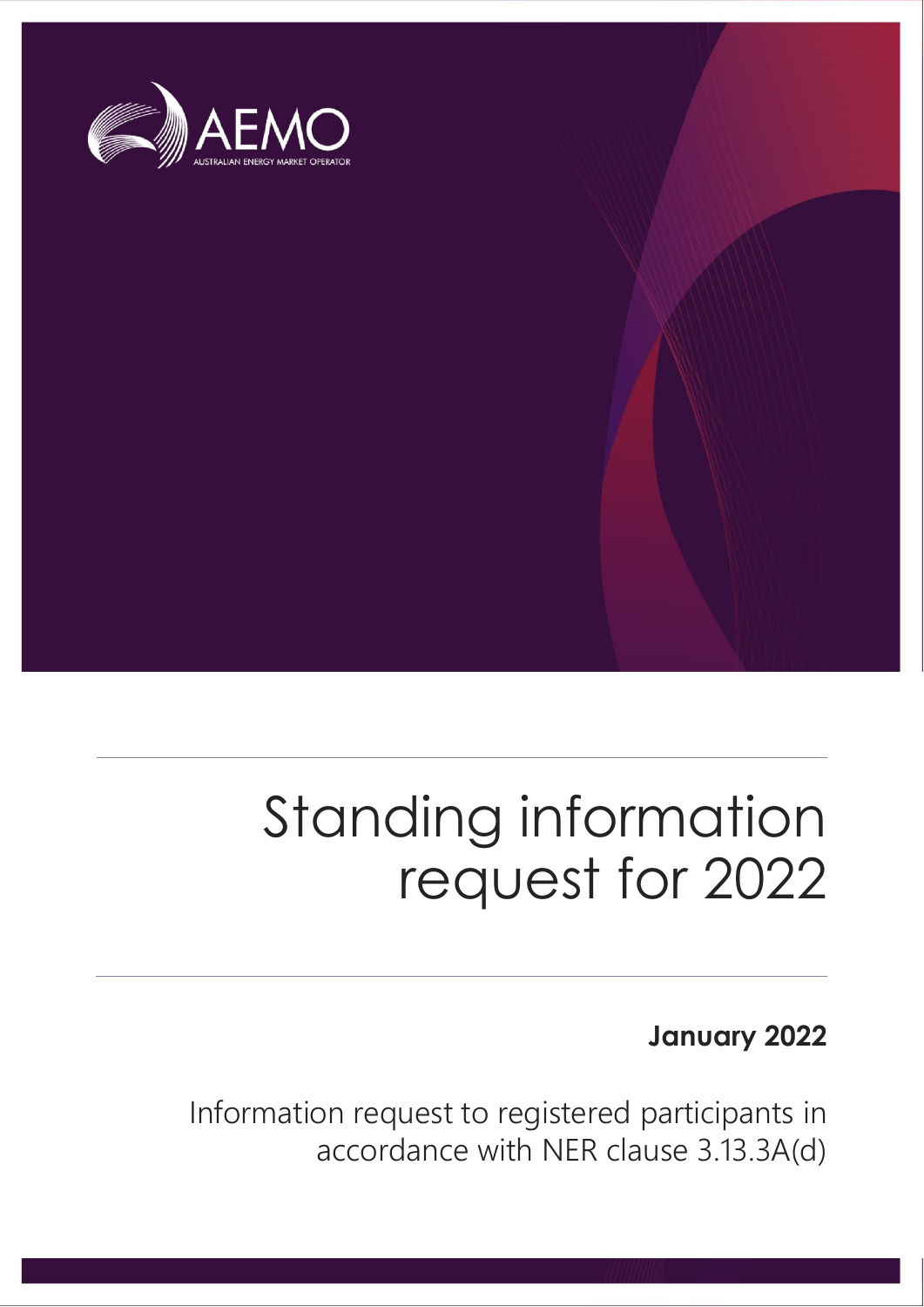## **Important notice**

## **PURPOSE**

AEMO publishes the National Electricity Market Electricity Statement of Opportunities (ESOO) under clause 3.13.3A of the National Electricity Rules (NER). To facilitate the accuracy of the ESOO, including the Reliability Forecast produced to meet the requirements NER 4A.B.4(b), and for the benefit of stakeholders overall, AEMO requests information from Registered Participants in accordance with NER clause 3.13.3A(d). This document outlines the information requested in 2022 and when this data should be submitted to AEMO.

## **DISCLAIMER**

This document or the information in it may be subsequently updated or amended. This document does not constitute legal or business advice, and should not be relied on as a substitute for obtaining detailed advice about the National Electricity Law, the National Electricity Rules, or any other applicable laws, procedures or policies. AEMO has made every reasonable effort to ensure the quality of the information in this document but cannot guarantee its accuracy or completeness.

## **VERSION CONTROL**

| Version | Release date | Changes         |
|---------|--------------|-----------------|
|         | 31/01/2022   | Initial release |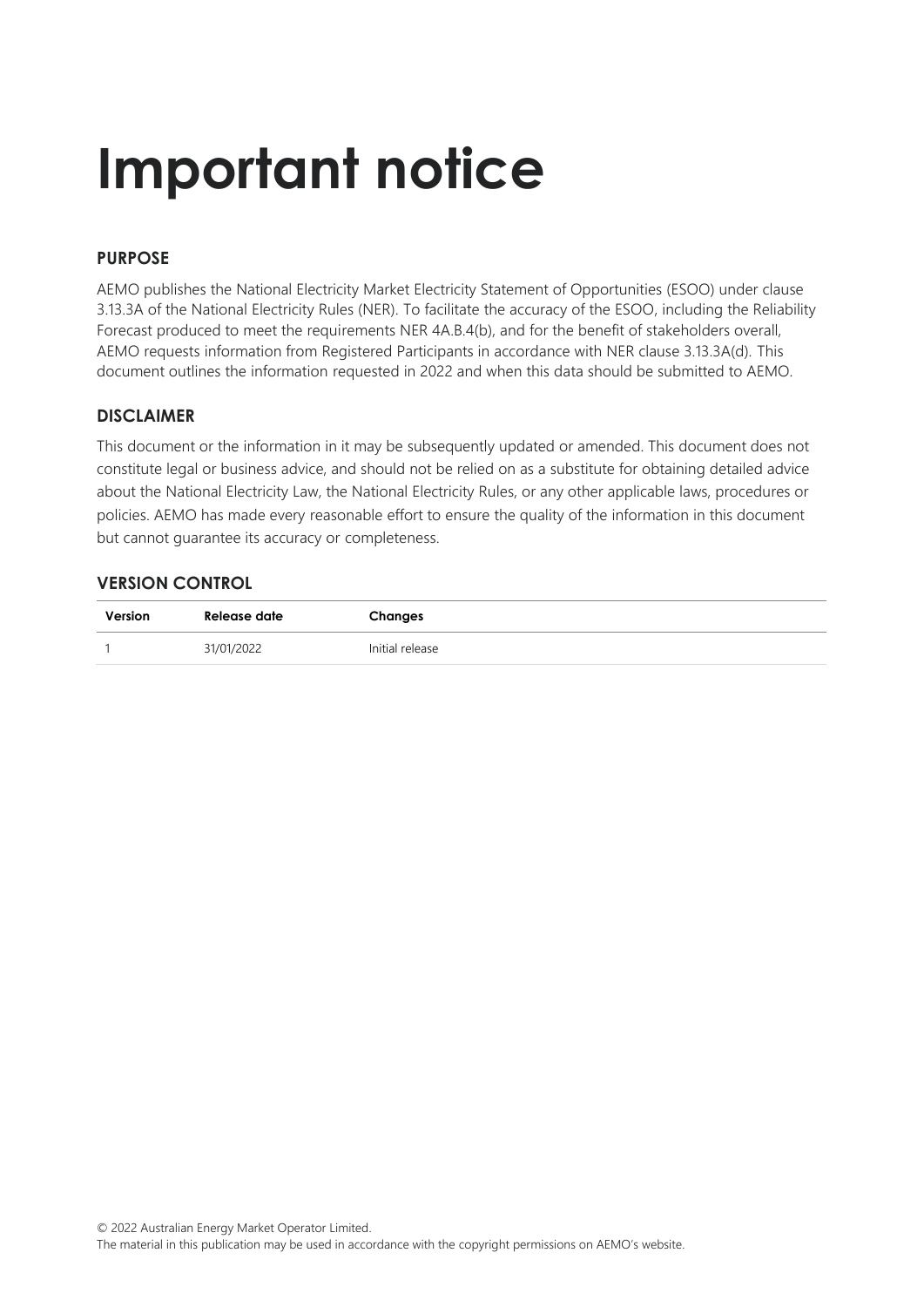## **Contents**

| 1.  | <b>Background</b>                                          | 4              |
|-----|------------------------------------------------------------|----------------|
| 1.1 | Purpose                                                    | $\overline{4}$ |
| 1.2 | Compliance requirement                                     | $\overline{4}$ |
| 1.3 | Structure of this document                                 | $\overline{4}$ |
| 2.  | Information request for registered NSPs                    | 5              |
| 2.1 | Large transmission/distribution connected load information | 5              |
| 3.  | <b>Information request for registered Generators</b>       | 6              |
| 3.1 | Forced outage information                                  | 6              |
| 3.2 | Generating unit auxiliary load                             | 6              |
| 4.  | Information requested on a voluntary basis                 | 8              |
| 4.1 | Emerging information needs from TNSPs                      | 8              |
| 4.2 | Emerging information needs from DNSPs                      | 9              |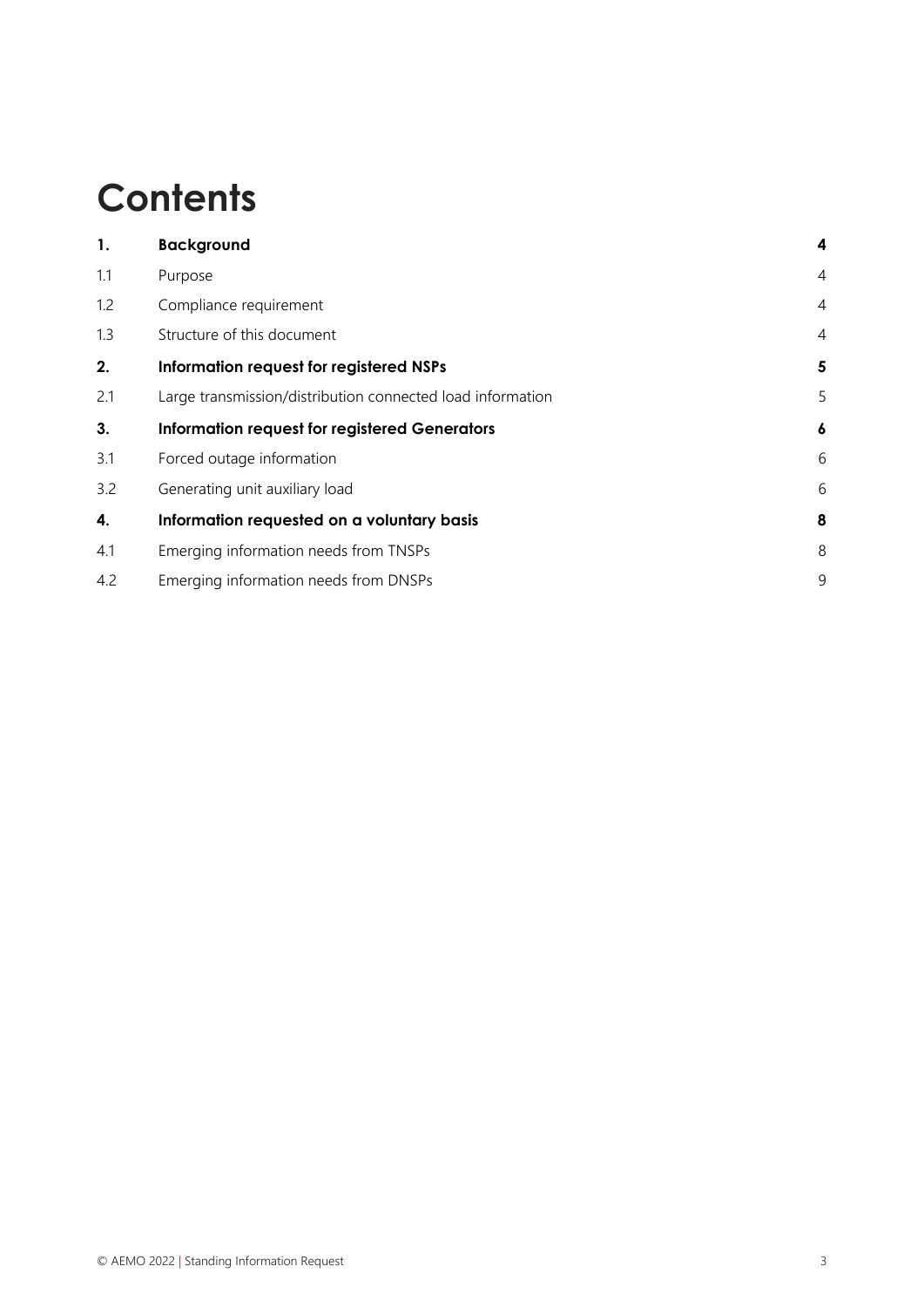# <span id="page-3-0"></span>**1. Background**

## <span id="page-3-1"></span>1.1 Purpose

To facilitate the accuracy of the Electricity Statement of Opportunities (ESOO), including the reliability forecast requirements under the National Electricity Rules (NER), AEMO requests information from Registered Participants in accordance with NER clause 3.13.3A. Information required to support the ESOO is requested and collected through a number of processes, including generation surveys and key connection information<sup>1</sup>, the demand side participation information portal<sup>2</sup>, this Standing Information Request and potential ad-hoc information requests.

This 2022 Standing Information Request asks for the same information from Network Service Providers (NSPs) and registered Generators as the 2021 Standing Information Request.

Last year, AEMO did ask Distribution Network Service Providers (DNSPs) for additional information to address emerging information needs, to be provided on a voluntary basis, that is without the compliance requirements listed below. In 2022, such information is sought from Transmission Network Service Providers (TNSPs) as well. For transparency, the voluntary information requested is listed in this document.

## <span id="page-3-2"></span>1.2 Compliance requirement

The standing information in this document is requested in accordance with NER clause 3.13.3A(d) and the section 3.3.2 of the Reliability Forecast Guidelines.<sup>3</sup>

Under NER clause 3.13.3A(e), a Registered Participant must comply with an information request in accordance with section 3.3.3 of the Reliability Forecast Guidelines. This includes responding within the relevant time specified in this request, identifying any confidential information, and taking steps to ensure the information complies with NER clause 3.13.3A(g), namely that it is:

- (1) not false or misleading in a material particular;
- (2) in relation to information of a technical nature, is prepared in accordance with good electricity industry practice; and
- (3) represents the Registered Participant's current intentions and best estimates.

## <span id="page-3-3"></span>1.3 Structure of this document

In this document:

- Section 2 presents the 2022 standing information sought from registered NSPs.
- Section 3 presents the 2022 standing information sought from registered Generators.
- Section 4 presents emerging information needs, where AEMO in 2022 is seeking voluntary responses from registered NSPs.

<sup>&</sup>lt;sup>1</sup> In accordance with the Generation Information Guidelines available at[: https://www.aemo.com.au/energy-systems/electricity/national-electricity-market](https://www.aemo.com.au/energy-systems/electricity/national-electricity-market-nem/nem-forecasting-and-planning/forecasting-and-planning-data/generation-information)[nem/nem-forecasting-and-planning/forecasting-and-planning-data/generation-information.](https://www.aemo.com.au/energy-systems/electricity/national-electricity-market-nem/nem-forecasting-and-planning/forecasting-and-planning-data/generation-information)

<sup>&</sup>lt;sup>2</sup> In accordance with the Demand Side Participation Information Guidelines available at:: [https://www.aemo.com.au/Electricity/National-Electricity-Market-](https://www.aemo.com.au/Electricity/National-Electricity-Market-NEM/Planning-and-forecasting/Demand-Side-Participation-Information-Guidelines)[NEM/Planning-and-forecasting/Demand-Side-Participation-Information-Guidelines.](https://www.aemo.com.au/Electricity/National-Electricity-Market-NEM/Planning-and-forecasting/Demand-Side-Participation-Information-Guidelines)

<sup>&</sup>lt;sup>3</sup> Available at: [https://aemo.com.au/-/media/files/electricity/nem/planning\\_and\\_forecasting/nem\\_esoo/2021/reliability-forecast-guidelines.pdf.](https://aemo.com.au/-/media/files/electricity/nem/planning_and_forecasting/nem_esoo/2021/reliability-forecast-guidelines.pdf)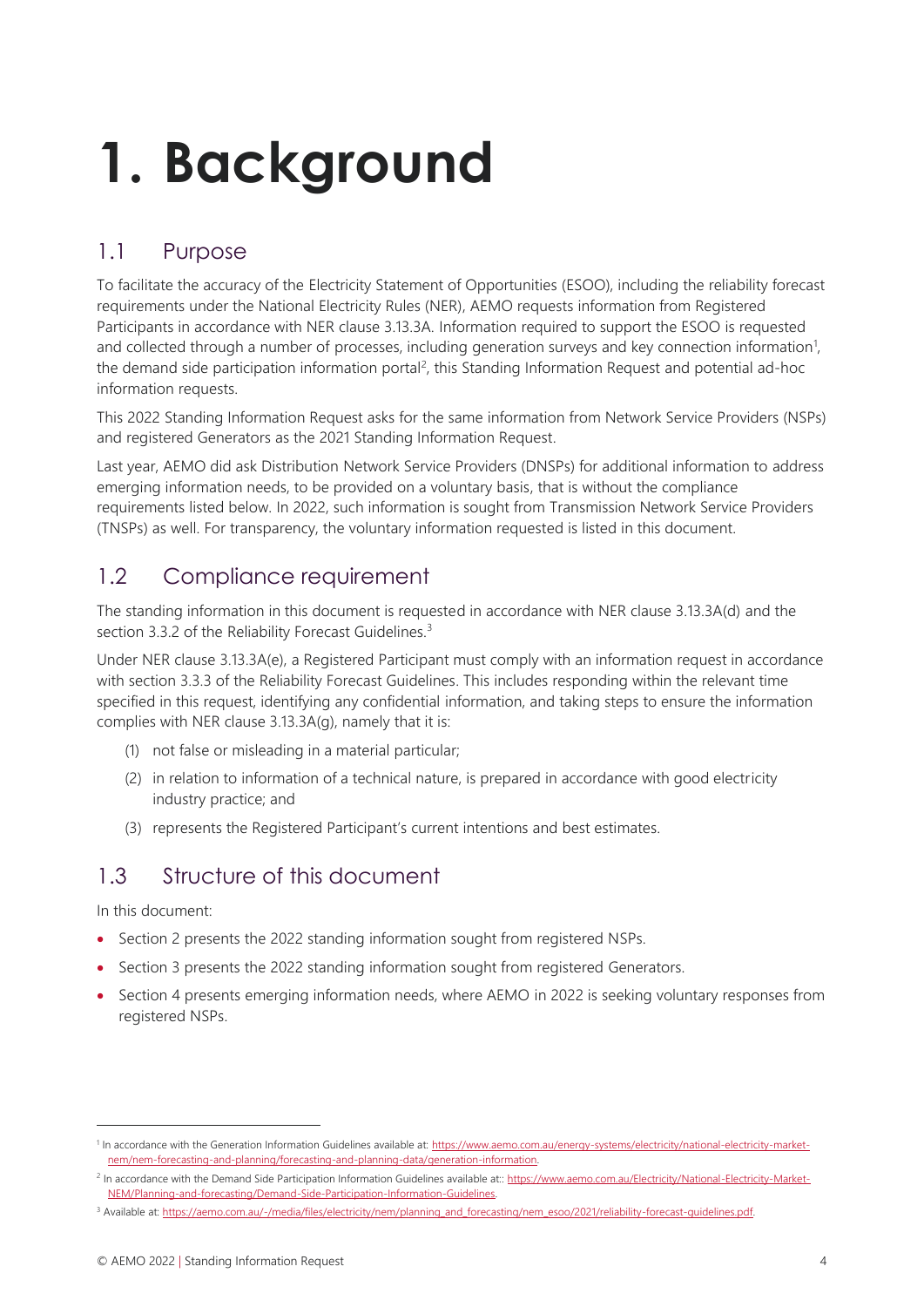## <span id="page-4-0"></span>**2. Information request for registered NSPs**

The following outlines the information requested under NER clause 3.13.3A(d) from registered network service providers (NSP).

## <span id="page-4-1"></span>2.1 Large transmission/distribution connected load information

## 2.1.1 Information requested

AEMO will send all NSPs a list of its current information about their large customers. AEMO requests that each NSP:

- Validates AEMO's list of existing large customers (> 5 MW potential peak<sup>4</sup>)
- Informs AEMO of committed changes (new loads or closures) to this list
- Informs AEMO of possible changes (new loads or closures)

*Note that for Jurisdictional Planning Bodies, the information is requested under NER clause 3.13.3A(c).*

## 2.1.2 Timeline for providing this information to AEMO

AEMO will provide the NSPs with its current list by 31 January 2022 and requests the information above by 28 February 2022.

## 2.1.3 Reason for the request

This information is requested to improve the quality of AEMO's large industrial load forecast, in particular by acting as a key source of information for ensuring that AEMO includes all known changes to large customer loads.

<sup>4</sup> This will include large loads like desalination plants that may not operate all years, but has the potential to exceed this level when operating.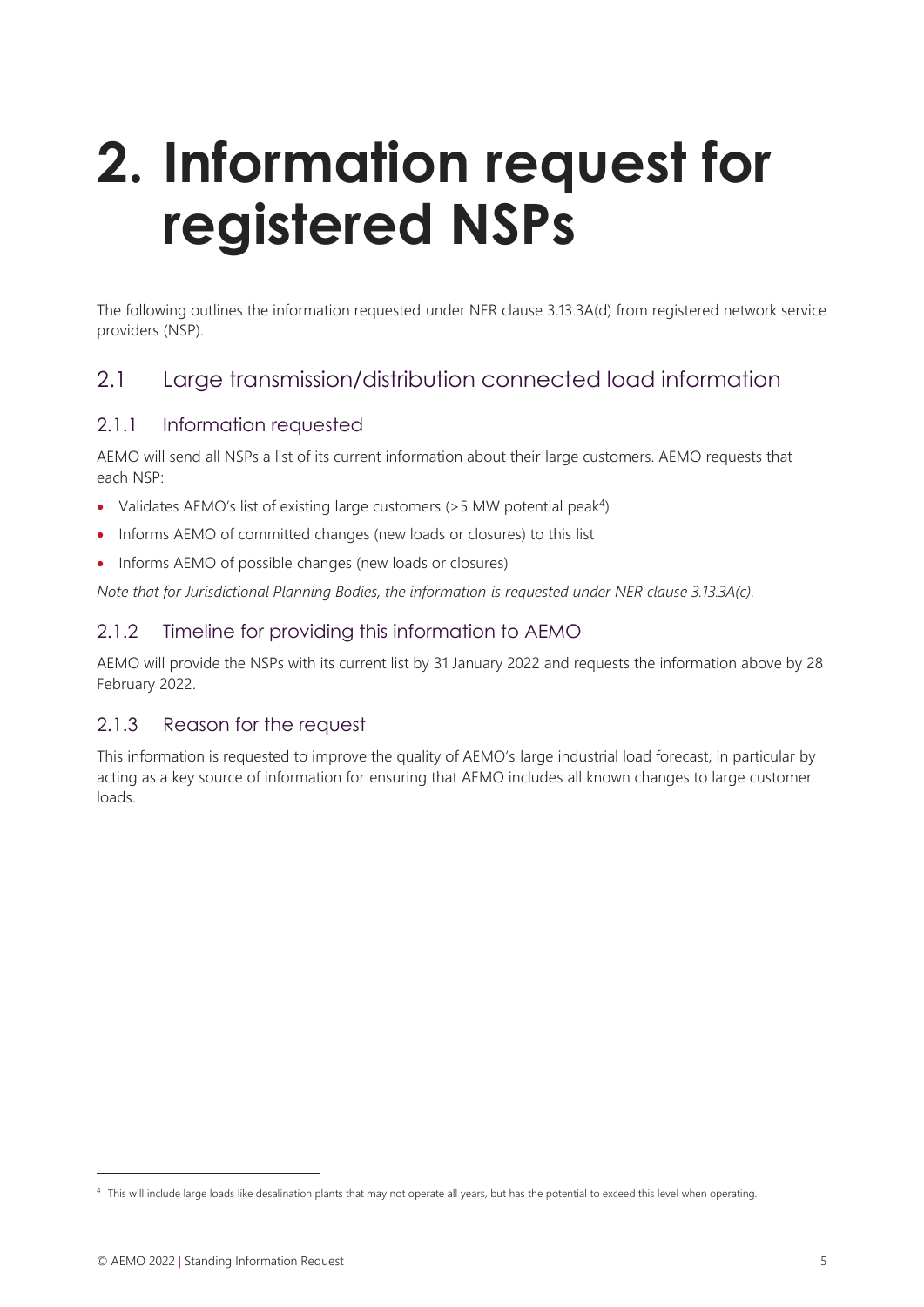## <span id="page-5-0"></span>**3. Information request for registered Generators**

The following outlines the information requested under NER clause 3.13.3A(d) from registered scheduled and/or semi-scheduled generators as specified below.

The main reason for this request is for AEMO to collect and use information about generating unit auxiliary loads and outage rates and publish information about these in accordance with NER 3.13.3A(a)(8).

## <span id="page-5-1"></span>3.1 Forced outage information

## 3.1.1 Information requested

AEMO requests the same historical forced outage information as was requested in 2021, that is for scheduled generators to provide the timing and classification of outages at each scheduled unit over the previous 12 months.

As per the 2021 ESOO, AEMO will be including forward-looking projections of generator performance in the 2022 ESOO. For coal-fired generators and some gas-fired generators, participants will again be requested to provide forward-looking outage projections over the next 10 years, alongside a justification or evidence for these projections where they vary from historical parameters. Participants required to submit forwardlooking projections will be contacted separately.

AEMO will be providing a template for this submission.

After receiving this information, AEMO will update its calculations of forced outage parameters and provide this information back to each generator participant to provide an opportunity to propose amendments to the calculated and projected outage parameters.

## 3.1.2 Timeline for providing this information to AEMO

AEMO requests that scheduled generators provide the requested information, including forward looking projections (where required), by 15 April 2022.

## 3.1.3 Reason for the request

Forced outage information is requested in order to provide the data required to assess plant specific reliability. Forward-looking projections requested for nominated generators are required to allow AEMO to assess the potential changes to forward-looking plant reliability, where there is reason to believe it could differ from recent historically observed reliability.

## <span id="page-5-2"></span>3.2 Generating unit auxiliary load

## 3.2.1 Information requested

AEMO is requesting all existing and committed scheduled generators to provide an expected auxiliary load (as a percentage of generation). This value should reflect expected auxiliary load when a generator is at maximum output.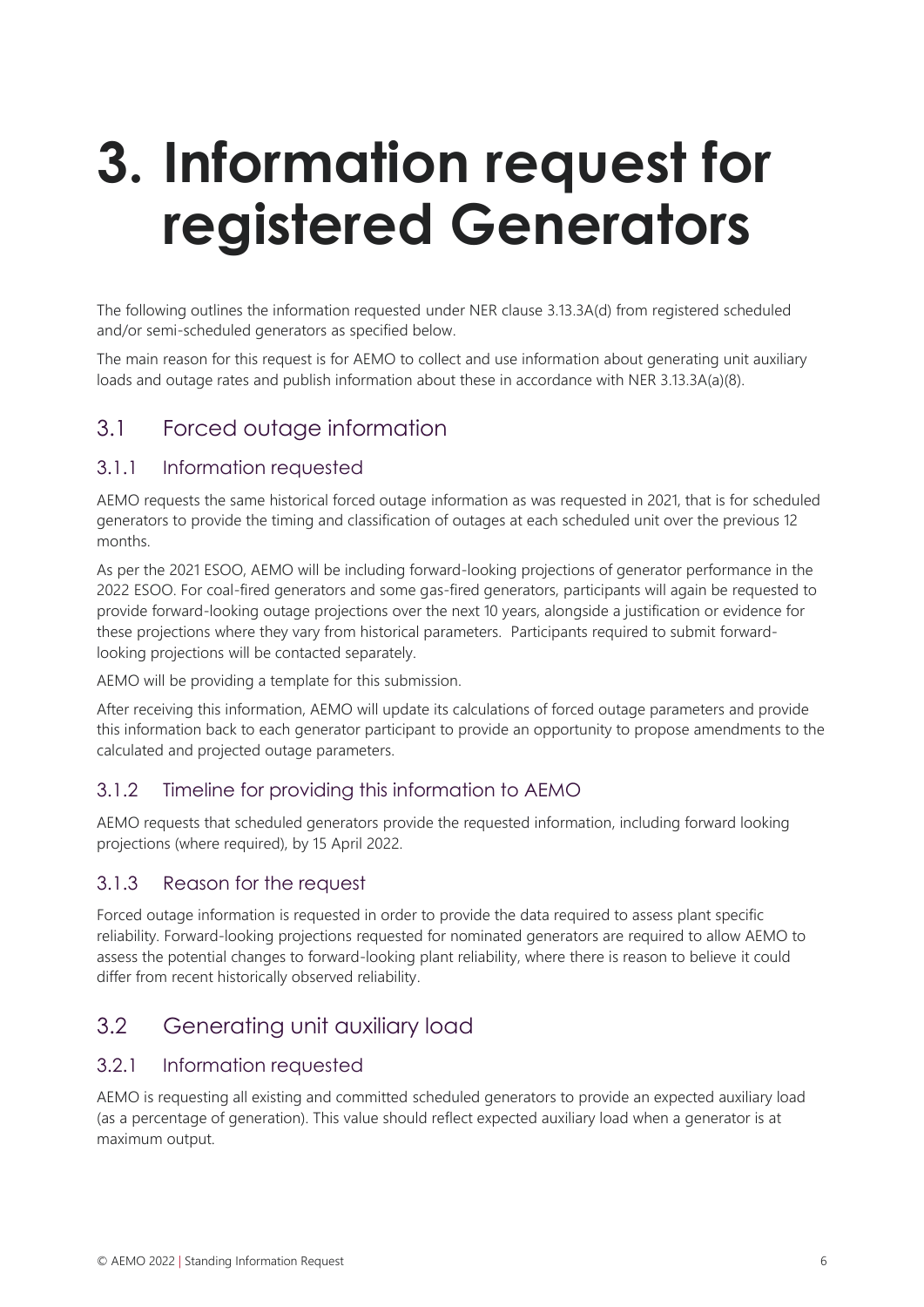## 3.2.2 Timeline for providing this information to AEMO

The information is to be provided through AEMO's generator survey process<sup>5</sup>, and must be submitted before 1 April 2022 to feed into AEMO's April Generation Information Page update.

## 3.2.3 Reason for the request

Auxiliary load percentage is used in AEMO's PLEXOS market modelling process to simulate auxiliary load at any point in time across the forecast horizon, and therefore determine the volume of generation available to be "sent-out" to the grid.

This is also used to convert AEMO's demand forecasts that are prepared on "sent-out" demand to "asgenerated" demand (the definitions used in the one-in-two year peak demand forecast AEMO must provide under the RRO).

<sup>&</sup>lt;sup>5</sup> For more information, see 3.1(d) in the Generation Information Guidelines available at[: https://www.aemo.com.au/-](https://www.aemo.com.au/-/media/files/electricity/nem/planning_and_forecasting/generation_information/final-generation-information-guidelines.pdf) [/media/files/electricity/nem/planning\\_and\\_forecasting/generation\\_information/final-generation-information-guidelines.pdf.](https://www.aemo.com.au/-/media/files/electricity/nem/planning_and_forecasting/generation_information/final-generation-information-guidelines.pdf)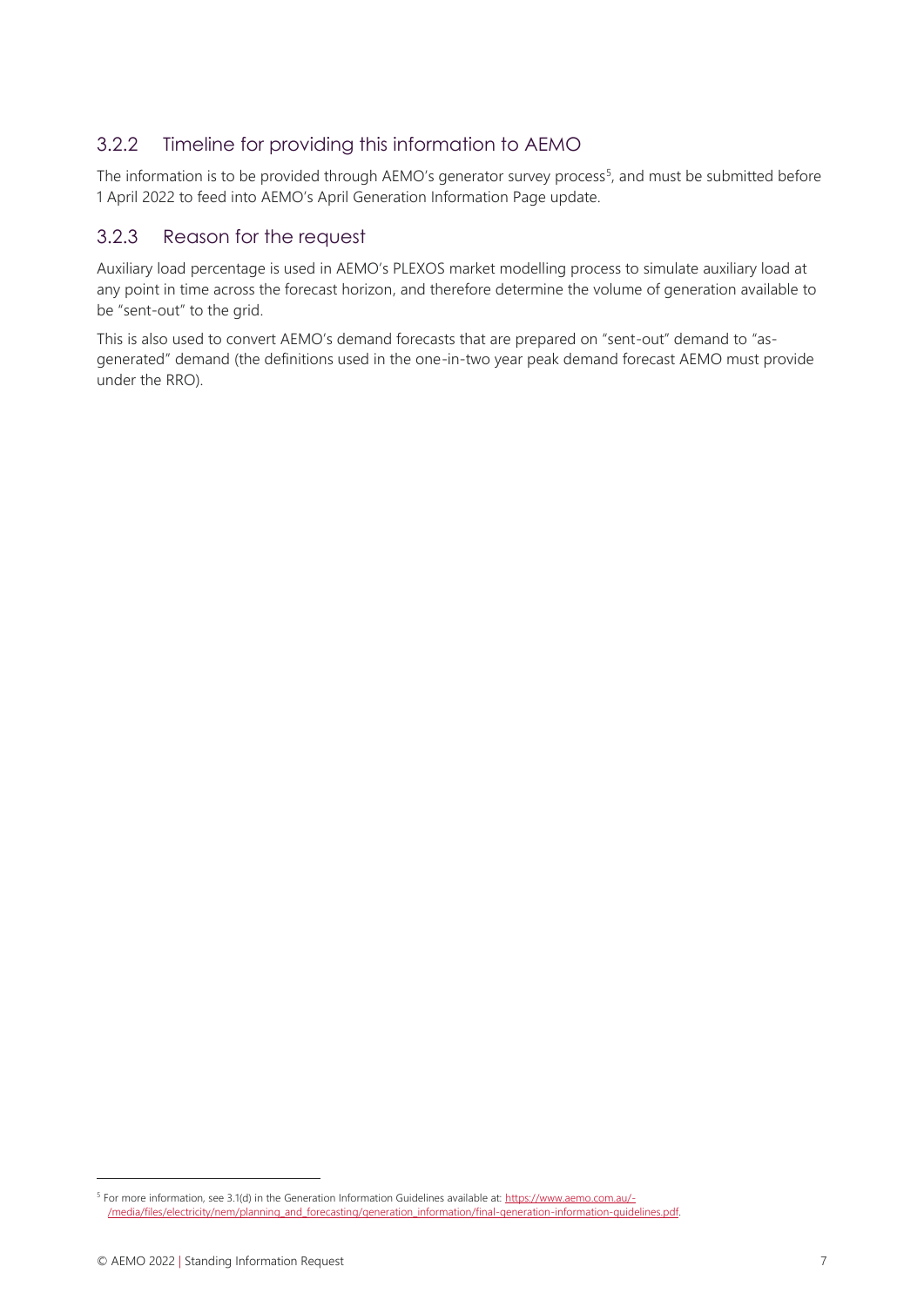## <span id="page-7-0"></span>**4. Information requested on a voluntary basis**

The following represents emerging needs which are not listed as mandatory data requirements as:

- Data may not yet be collected and the feasibility and cost of collecting it is uncertain, or
- It is unclear if alternative data sources are available that can be used instead.

AEMO is asking for this information to be provided on a best-endeavours basis, or alternatively—if data is not available—with commentary about the feasibility about providing this information in the future or pointers to alternative data sources, which can address the data need listed.

## <span id="page-7-1"></span>4.1 Emerging information needs from TNSPs

### 4.1.1 Information on forced outages affecting inter-regional power transfer

#### **Information requested**

AEMO requests historical records for all single credible contingency events that have disrupted transmission availability on a number of transmission circuits that materially contribute to inter-regional power transfer. AEMO will specify the circuits of interest when making the request of each TNSP. Historical records are requested for the period 1 July 2010 to 31 December 2021.

Network operators are requested to include all single credible contingency events that have disrupted transmission availability, regardless of cause. Submissions should include commentary on the cause, where relevant.

In addition to the provision of historical data, network operators are requested to provide forward-looking outage projections over the next 10 years, alongside a justification or evidence for these projections where they vary from historical parameters.

After receiving this information, AEMO will update its calculations of transmission forced outage parameters and provide this information back to each network operator, who will then be provided the opportunity to propose amendments to the calculated and projected outage parameters.

#### **Timeline for providing this information to AEMO**

AEMO will provide the relevant TNSPs with its template specifying the transmission circuits of interest by 31 January 2022 and requests the information above by 28 February 2022.

#### **Reason for the request**

Forced outage information is requested in order to assess specific flow path reliability. Forward-looking projections requested are required to allow AEMO to assess the potential changes to forward-looking line reliability, where there is reason to believe it could differ from recent historically observed reliability. This approach, while new for Network Operators, will standardise the collection and development of outage rates between generation and transmission assets in AEMO's reliability assessments.